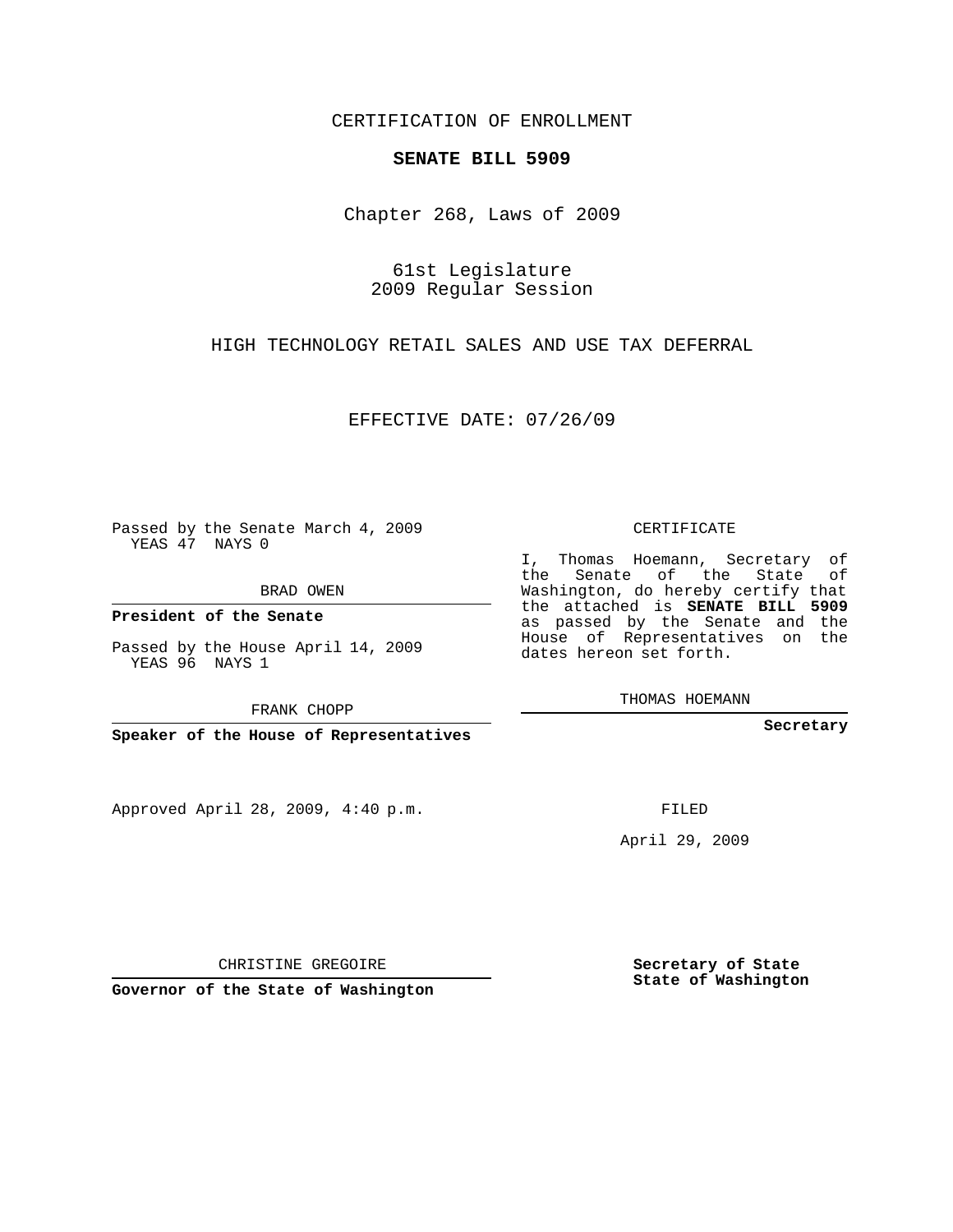## **SENATE BILL 5909** \_\_\_\_\_\_\_\_\_\_\_\_\_\_\_\_\_\_\_\_\_\_\_\_\_\_\_\_\_\_\_\_\_\_\_\_\_\_\_\_\_\_\_\_\_

\_\_\_\_\_\_\_\_\_\_\_\_\_\_\_\_\_\_\_\_\_\_\_\_\_\_\_\_\_\_\_\_\_\_\_\_\_\_\_\_\_\_\_\_\_

Passed Legislature - 2009 Regular Session

**State of Washington 61st Legislature 2009 Regular Session By** Senators Murray, Kohl-Welles, and Zarelli

Read first time 02/06/09. Referred to Committee on Ways & Means.

 AN ACT Relating to clarifying the application of the high technology retail sales and use tax deferral provided by chapter 82.63 RCW; amending RCW 82.63.010, 82.63.020, and 82.63.045; adding new sections to chapter 82.63 RCW; and creating new sections.

BE IT ENACTED BY THE LEGISLATURE OF THE STATE OF WASHINGTON:

 NEW SECTION. **Sec. 1.** The legislature has long recognized that high-wage, high-skilled jobs are vital to the economic health of the state and its citizens. The legislature also recognizes that targeted tax incentives encourage the formation of high-wage, high-skilled jobs. For that and related reasons, the legislature established the tax deferral program in chapter 82.63 RCW for high-technology research and development and pilot scale manufacturing. In doing so, the legislature ensured that the deferral applies to the construction or renovation of one or more buildings by an owner who engages in qualifying research and development or pilot scale manufacturing. The legislature also ensured that the deferral applies to owners who lease newly constructed or renovated buildings to one or more lessees that conduct qualifying research and development or pilot scale manufacturing, if the owner passes on the economic benefit of the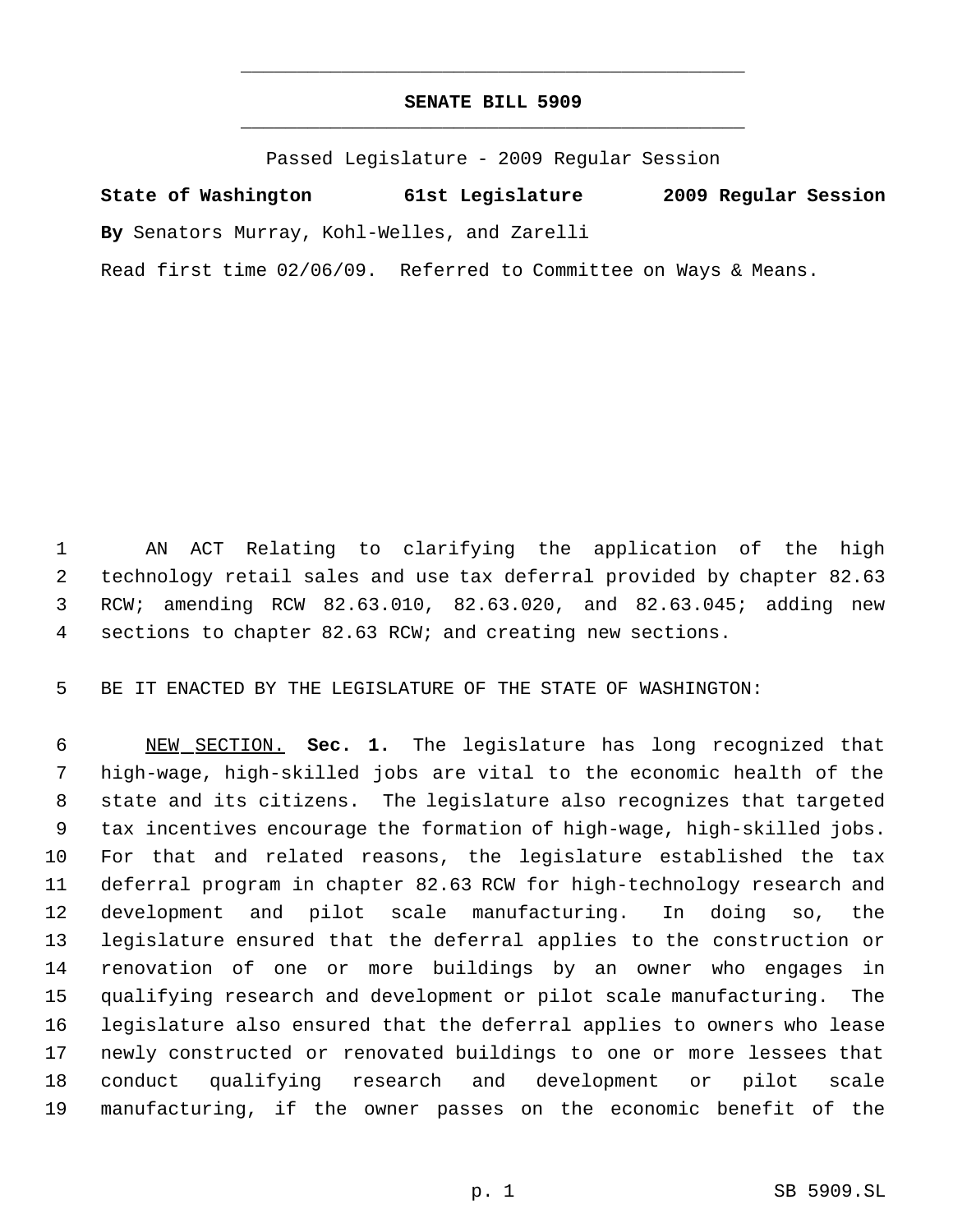deferral to the lessee or lessees. However, current language could be interpreted to deny the deferral to multiple lessors of separate buildings leasing to a single qualifying lessee under the umbrella of one project and a single deferral application, unless the lessors form a joint venture or similar entity. Because the legislature did not intend to deny the deferral for such projects, the legislature by this act, amends chapter 82.63 RCW to clarify that the deferral applies to an otherwise qualifying project involving a single deferral application covering multiple lessors leasing separate buildings to a single qualifying lessee.

 **Sec. 2.** RCW 82.63.010 and 2004 c 2 s 3 are each amended to read as follows:

 Unless the context clearly requires otherwise, the definitions in this section apply throughout this chapter.

 (1) "Advanced computing" means technologies used in the designing and developing of computing hardware and software, including innovations in designing the full spectrum of hardware from hand-held calculators to super computers, and peripheral equipment.

 (2) "Advanced materials" means materials with engineered properties created through the development of specialized processing and synthesis technology, including ceramics, high value-added metals, electronic materials, composites, polymers, and biomaterials.

 (3) "Applicant" means a person applying for a tax deferral under this chapter.

 (4) "Biotechnology" means the application of technologies, such as recombinant DNA techniques, biochemistry, molecular and cellular biology, genetics and genetic engineering, cell fusion techniques, and new bioprocesses, using living organisms, or parts of organisms, to produce or modify products, to improve plants or animals, to develop microorganisms for specific uses, to identify targets for small molecule pharmaceutical development, or to transform biological systems into useful processes and products or to develop microorganisms for specific uses.

(5) "Department" means the department of revenue.

 (6) "Electronic device technology" means technologies involving microelectronics; semiconductors; electronic equipment and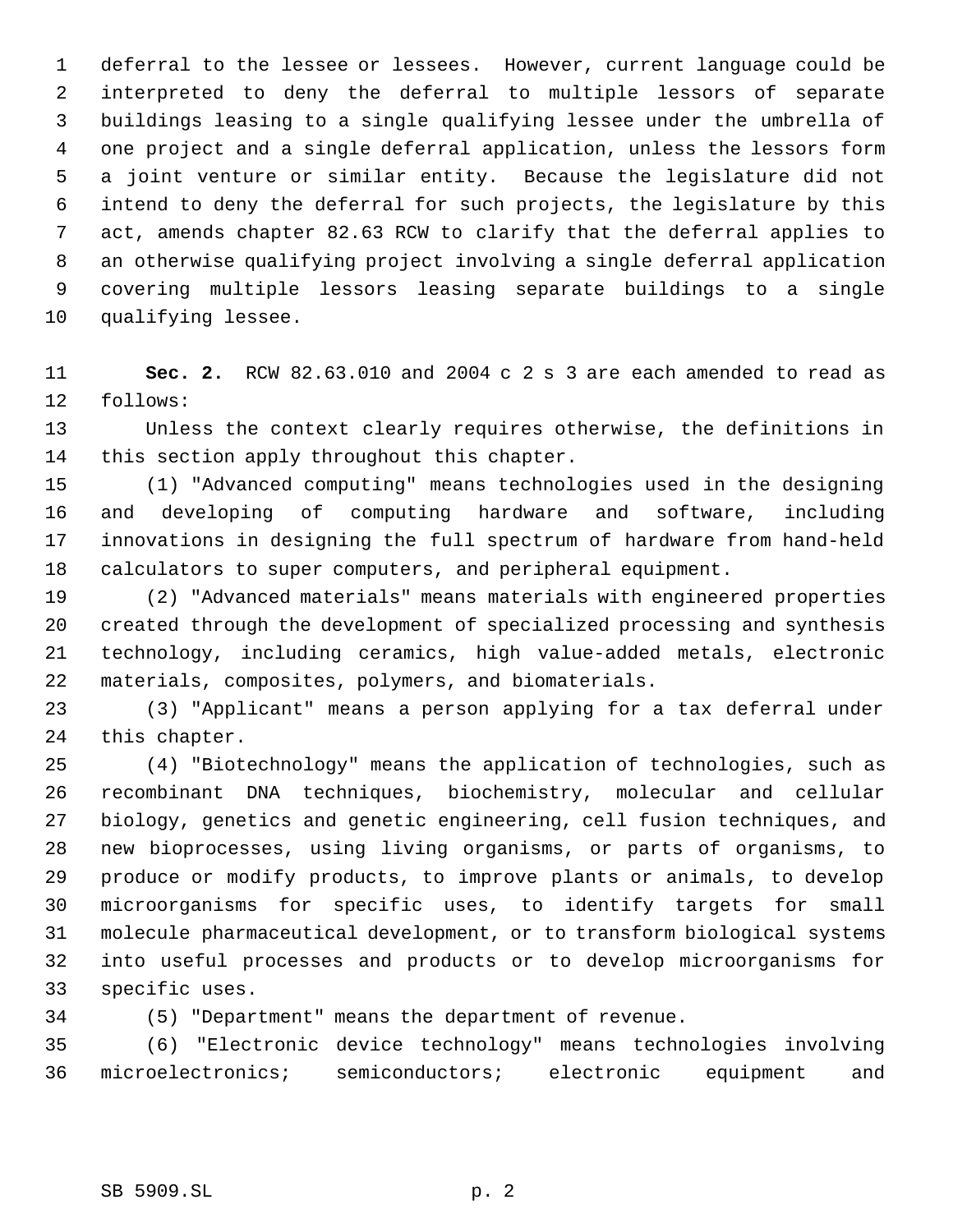instrumentation; radio frequency, microwave, and millimeter electronics; optical and optic-electrical devices; and data and digital communications and imaging devices.

 (7) "Eligible investment project" means an investment project which either initiates a new operation, or expands or diversifies a current operation by expanding, renovating, or equipping an existing facility. The lessor or owner of the qualified building is not eligible for a deferral unless:

 (a) The underlying ownership of the buildings, machinery, and equipment vests exclusively in the same person; or

 (b)(i) The lessor by written contract agrees to pass the economic benefit of the deferral to the lessee;

 (ii) The lessee that receives the economic benefit of the deferral agrees in writing with the department to complete the annual survey required under RCW 82.63.020(2); and

 (iii) The economic benefit of the deferral passed to the lessee is no less than the amount of tax deferred by the lessor and is evidenced by written documentation of any type of payment, credit, or other financial arrangement between the lessor or owner of the qualified building and the lessee.

 (8) "Environmental technology" means assessment and prevention of threats or damage to human health or the environment, environmental cleanup, and the development of alternative energy sources.

 (9) "Investment project" means an investment in qualified buildings or qualified machinery and equipment, including labor and services rendered in the planning, installation, and construction or improvement of the project.

 (10) "Multiple qualified buildings" means qualified buildings 29 leased to the same person when such structures: (a) Are located within a five-mile radius; and (b) the initiation of construction of each building begins within a sixty-month period.

 (11) "Person" has the meaning given in RCW 82.04.030 and includes state universities as defined in RCW 28B.10.016.

 $((+1)^{n})$   $(12)$  "Pilot scale manufacturing" means design, construction, and testing of preproduction prototypes and models in the fields of biotechnology, advanced computing, electronic device technology, advanced materials, and environmental technology other than for commercial sale. As used in this subsection, "commercial sale"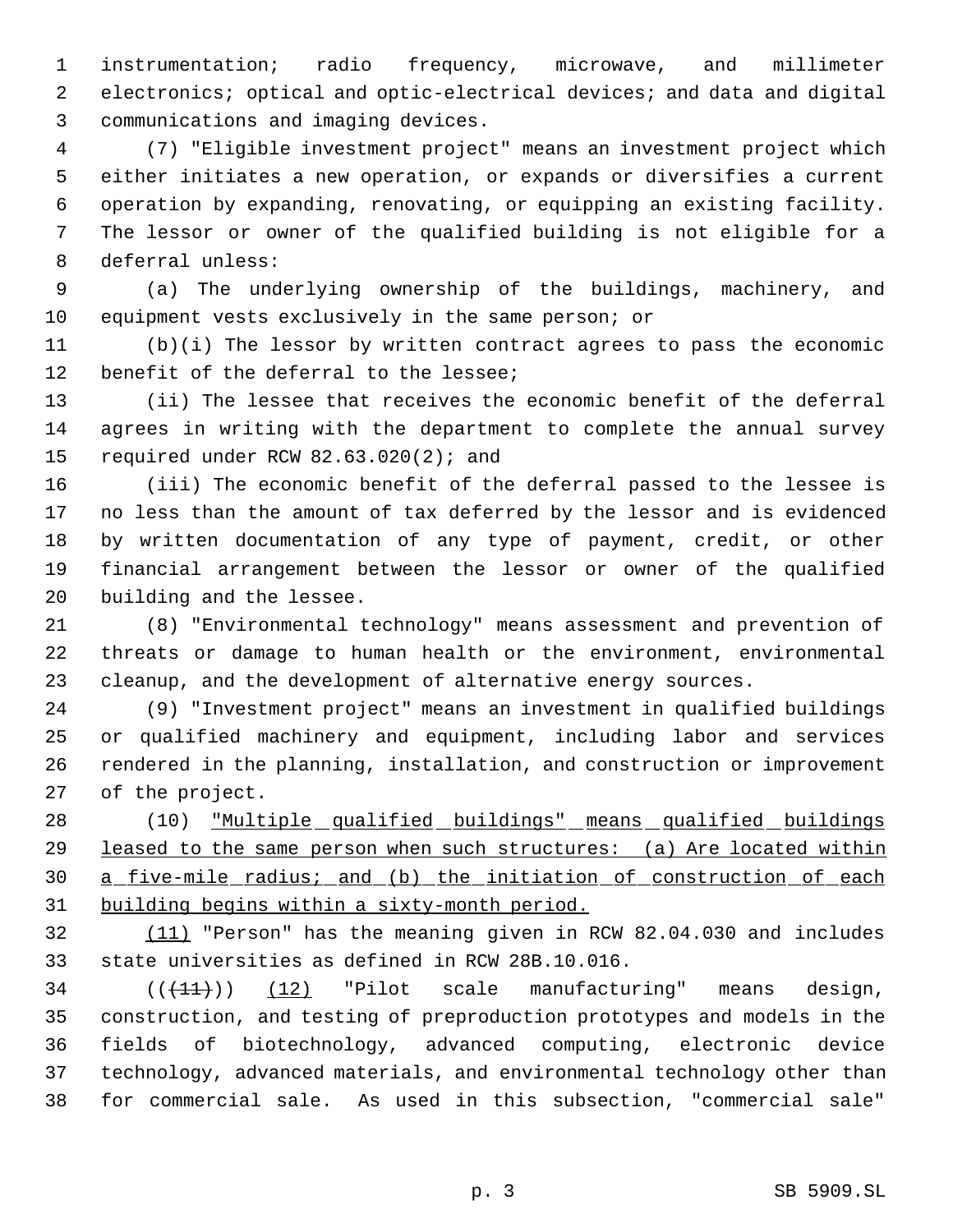excludes sales of prototypes or sales for market testing if the total gross receipts from such sales of the product, service, or process do not exceed one million dollars.

4 (( $(12)$ )) (13) "Qualified buildings" means construction of new structures, and expansion or renovation of existing structures for the purpose of increasing floor space or production capacity used for pilot scale manufacturing or qualified research and development, including plant offices and other facilities that are an essential or an integral part of a structure used for pilot scale manufacturing or qualified 10 research and development. If a building ((is)) or buildings are used partly for pilot scale manufacturing or qualified research and development, and partly for other purposes, the applicable tax deferral shall be determined by apportionment of the costs of construction under rules adopted by the department. Such rules may include provisions for 15 determining the amount of the deferral based on apportionment of costs 16 of construction of an investment project consisting of a building or 17 multiple buildings, where qualified research and development or pilot 18 scale manufacturing activities are shifted within a building or from one building to another building.

 $((+13))$   $(14)$  "Qualified machinery and equipment" means fixtures, equipment, and support facilities that are an integral and necessary part of a pilot scale manufacturing or qualified research and development operation. "Qualified machinery and equipment" includes: Computers; software; data processing equipment; laboratory equipment, instrumentation, and other devices used in a process of experimentation to develop a new or improved pilot model, plant process, product, formula, invention, or similar property; manufacturing components such as belts, pulleys, shafts, and moving parts; molds, tools, and dies; vats, tanks, and fermenters; operating structures; and all other equipment used to control, monitor, or operate the machinery. For purposes of this chapter, qualified machinery and equipment must be either new to the taxing jurisdiction of the state or new to the certificate holder, except that used machinery and equipment may be treated as qualified machinery and equipment if the certificate holder either brings the machinery and equipment into Washington or makes a retail purchase of the machinery and equipment in Washington or elsewhere.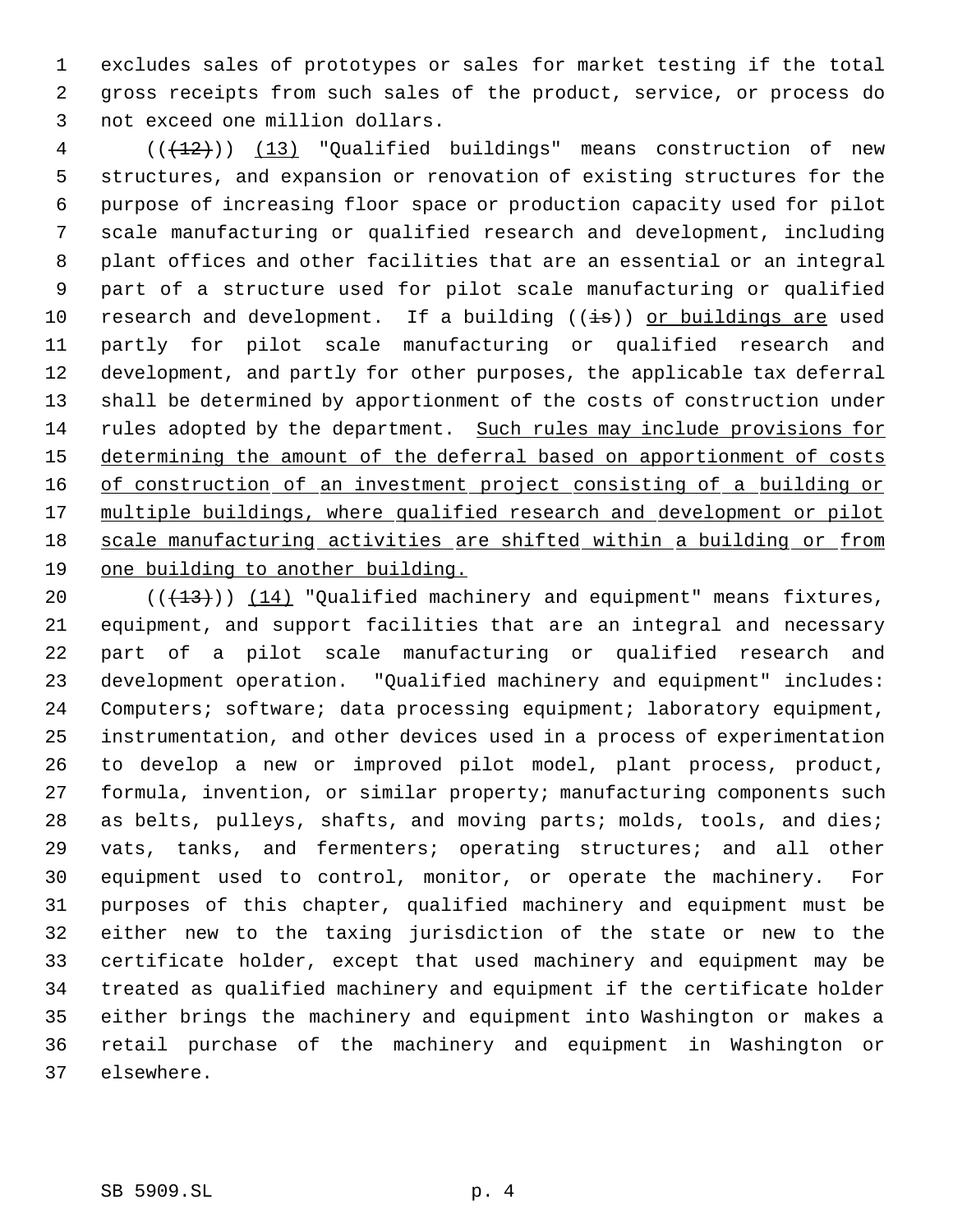1 (( $\left(\frac{14}{11}\right)$ ) (15) "Qualified research and development" means research and development performed within this state in the fields of advanced computing, advanced materials, biotechnology, electronic device technology, and environmental technology.

 $((+15))$   $(16)$  "Recipient" means a person receiving a tax deferral under this chapter.

7 (( $(16)$ )) (17) "Research and development" means activities performed to discover technological information, and technical and nonroutine activities concerned with translating technological information into new or improved products, processes, techniques, formulas, inventions, or software. The term includes exploration of a new use for an existing drug, device, or biological product if the new use requires separate licensing by the federal food and drug administration under chapter 21, C.F.R., as amended. The term does not include adaptation or duplication of existing products where the products are not substantially improved by application of the technology, nor does the term include surveys and studies, social science and humanities research, market research or testing, quality control, sale promotion and service, computer software developed for internal use, and research in areas such as improved style, taste, and seasonal design.

 $((+17))$  (18)(a) "Initiation of construction" means the date that a building permit is issued under the building code adopted under RCW 19.27.031 for:

 (i) Construction of the qualified building, if the underlying ownership of the building vests exclusively with the person receiving 26 the economic benefit of the deferral;

 (ii) Construction of the qualified building, if the economic benefits of the deferral are passed to a lessee as provided in subsection (7) of this section; or

 (iii) Tenant improvements for a qualified building, if the economic benefits of the deferral are passed to a lessee as provided in subsection (7) of this section.

 (b) "Initiation of construction" does not include soil testing, site clearing and grading, site preparation, or any other related activities that are initiated before the issuance of a building permit for the construction of the foundation of the building.

 (c) If the investment project is a phased project, "initiation of construction" shall apply separately to each phase.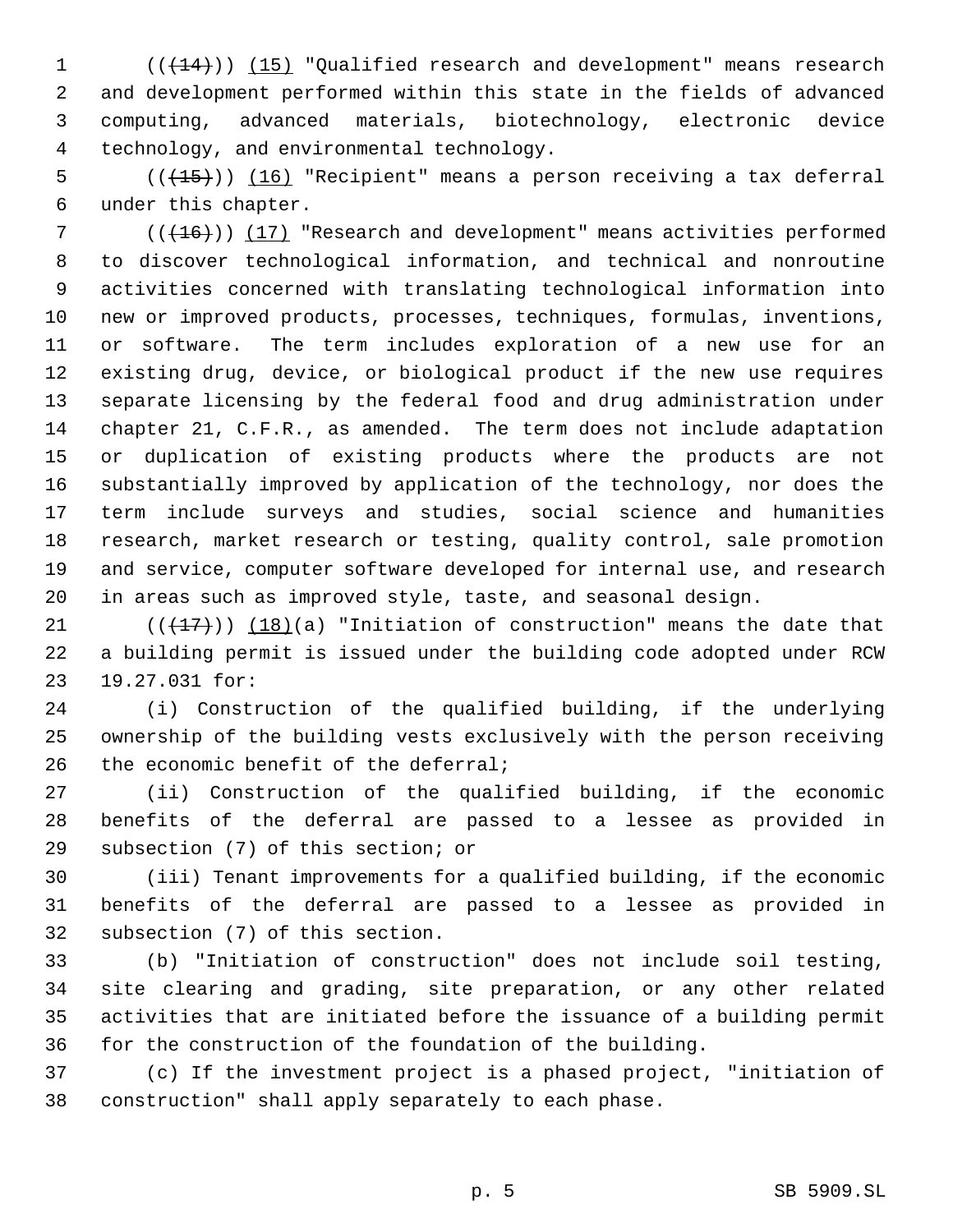**Sec. 3.** RCW 82.63.020 and 2004 c 2 s 4 are each amended to read as follows:

 (1) Application for deferral of taxes under this chapter must be made before initiation of construction of, or acquisition of equipment 5 or machinery for the investment project. In the case of an investment project involving multiple qualified buildings, applications must be made for, and before the initiation of construction of, each qualified 8 building. The application shall be made to the department in a form and manner prescribed by the department. The application shall contain information regarding the location of the investment project, the applicant's average employment in the state for the prior year, estimated or actual new employment related to the project, estimated or actual wages of employees related to the project, estimated or actual costs, time schedules for completion and operation, and other information required by the department. The department shall rule on the application within sixty days.

 (2)(a) The legislature finds that accountability and effectiveness are important aspects of setting tax policy. In order to make policy choices regarding the best use of limited state resources the legislature needs information on how a tax incentive is used.

 (b) Applicants for deferral of taxes under this chapter shall 22 ((agree to)) complete an annual survey. If the economic benefits of the deferral are passed to a lessee as provided in RCW 82.63.010(7), 24 the lessee shall  $((a<sub>g</sub>ree-t<sub>o</sub>))$  complete the annual survey and the applicant is not required to complete the annual survey. The survey is due by March 31st of the year following the calendar year in which the investment project is certified by the department as having been operationally complete and the seven succeeding calendar years. The survey shall include the amount of tax deferred, the number of new products or research projects by general classification, and the number of trademarks, patents, and copyrights associated with activities at the investment project. The survey shall also include the following information for employment positions in Washington:

(i) The number of total employment positions;

 (ii) Full-time, part-time, and temporary employment positions as a percent of total employment;

 (iii) The number of employment positions according to the following wage bands: Less than thirty thousand dollars; thirty thousand dollars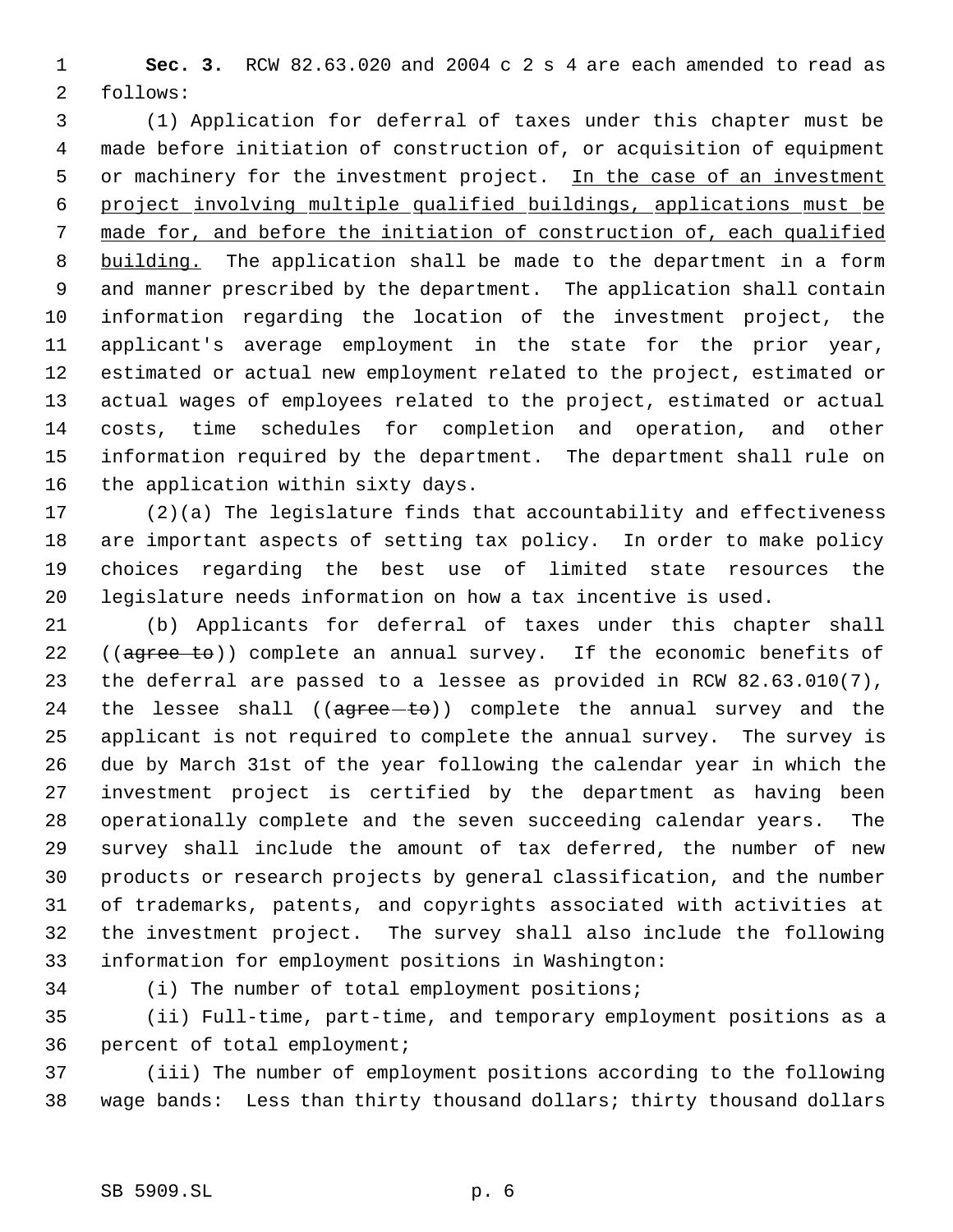or greater, but less than sixty thousand dollars; and sixty thousand dollars or greater. A wage band containing fewer than three individuals may be combined with another wage band; and

 (iv) The number of employment positions that have employer-provided medical, dental, and retirement benefits, by each of the wage bands.

 (c) The department may request additional information necessary to measure the results of the deferral program, to be submitted at the same time as the survey.

 (d) All information collected under this subsection, except the amount of the tax deferral taken, is deemed taxpayer information under RCW 82.32.330 and is not disclosable. Information on the amount of tax deferral taken is not subject to the confidentiality provisions of RCW 82.32.330 and may be disclosed to the public upon request.

 (3) The department shall use the information from this section to prepare summary descriptive statistics by category. No fewer than three taxpayers shall be included in any category. The department shall report these statistics to the legislature each year by September 1st.

 (4) The department shall use the information to study the tax deferral program authorized under this chapter. The department shall report to the legislature by December 1, 2009, and December 1, 2013. The reports shall measure the effect of the program on job creation, the number of jobs created for Washington residents, company growth, the introduction of new products, the diversification of the state's economy, growth in research and development investment, the movement of firms or the consolidation of firms' operations into the state, and such other factors as the department selects.

 NEW SECTION. **Sec. 4.** A new section is added to chapter 82.63 RCW to read as follows:

 (1) In the case of multiple qualified buildings, if the lessee who will conduct the qualified research and development or pilot scale manufacturing within the multiple qualified buildings desires to treat the multiple qualified buildings as a single investment project, the lessee must make a preliminary election to treat the multiple qualified buildings as a single investment project. The lessee must make the preliminary election before a temporary certificate of occupancy, or its equivalent, is issued for any of the multiple qualified buildings.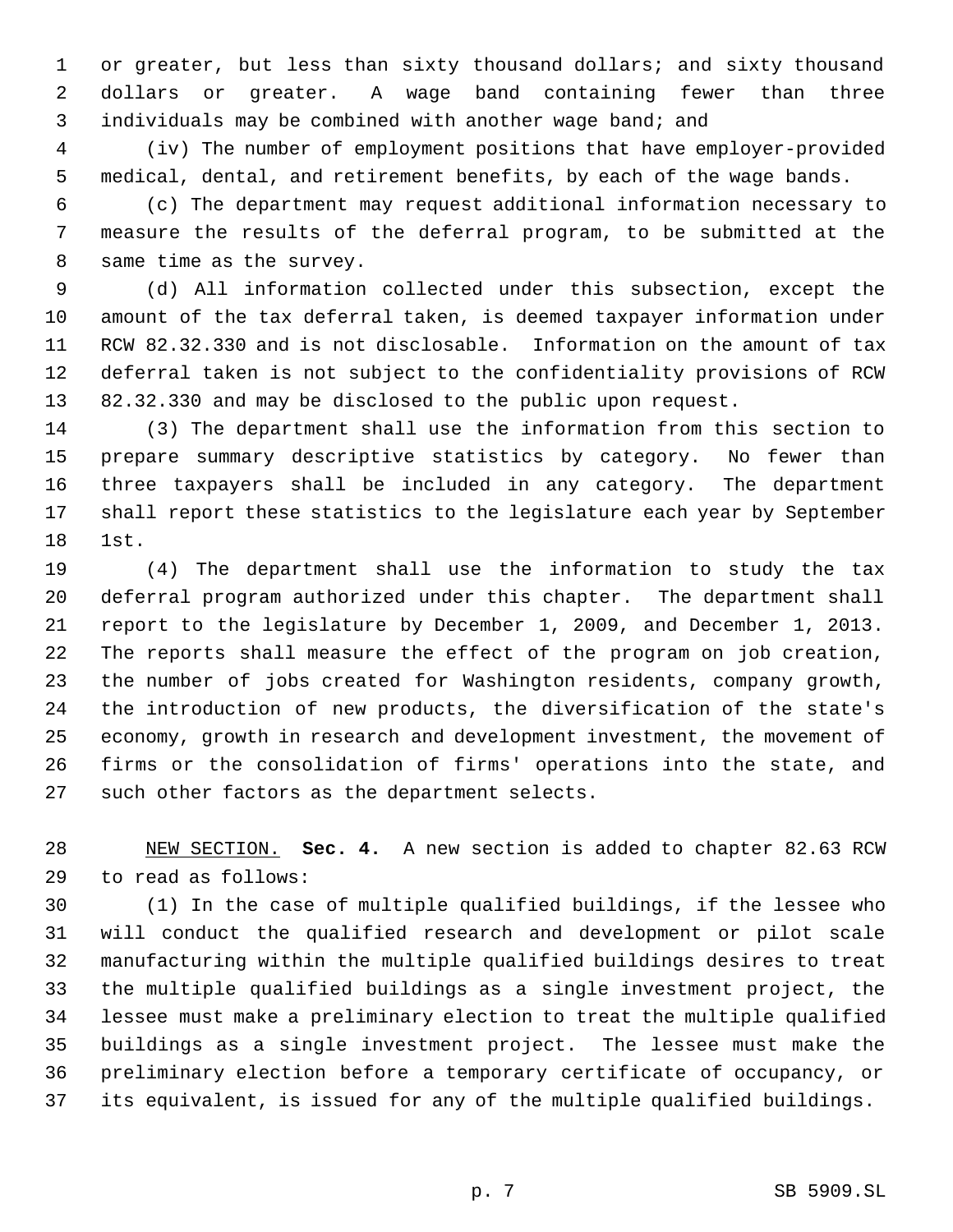(2)(a) A final election whether or not to treat the multiple qualified buildings as a single investment project must be made by the date that is the earlier of:

 (i) Sixty months following the date that the lessee made the preliminary election under subsection (1) of this section; or

 (ii) Thirty days after the issuance of the temporary certificate of occupancy, or its equivalent, for the last qualified building to be completed and that will be included in the final election.

 (b) All buildings included in a final election to treat multiple qualified buildings as a single investment project must have been issued a temporary certificate of occupancy or its equivalent.

 (c) Before the final election is made, the lessee may remove one or more of the qualified buildings included in the preliminary election from the investment project.

 (d) When a qualified building for which a preliminary election has been made under subsection (1) of this section is, for any reason, not included in a final election to treat the multiple qualified buildings as a single investment project, the qualified building will be treated as an individual investment project under the original application for that building.

 (e) If a final election is made not to treat the multiple qualified buildings as a single investment project or a final election is not made by the deadline in (a) of this subsection, the qualified buildings will each be treated as individual investment projects under the original applications for those buildings.

 (3) When a final election is made to treat multiple qualified buildings as a single investment project, the department must review the investment project to determine whether to certify the investment project as being operationally complete. If the department certifies that an investment project is operationally complete, the certification is deemed to have occurred in the calendar year in which the final election is made.

 (4) The department may not certify as operationally complete an investment project consisting of multiple qualifying buildings unless the lessee furnishes the department with a bond, letter of credit, or other security acceptable to the department in an amount equal to the repayment obligation as determined by the department. The department may decrease the secured amount each year as the repayment obligation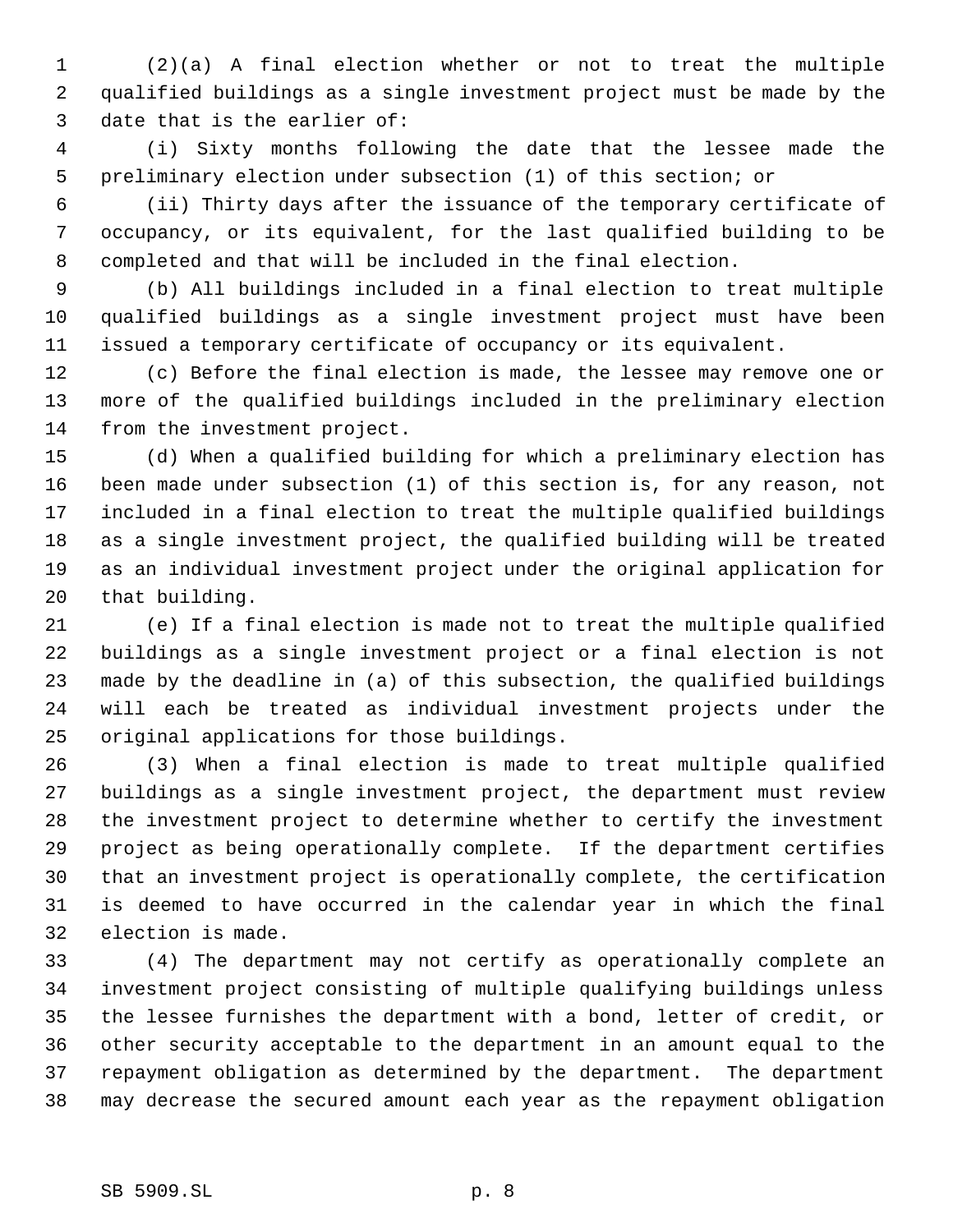decreases under the provisions of RCW 82.63.045. If the lessee does not furnish the department with a bond, letter of credit, or other security acceptable to the department equal to the amount of deferred tax, the qualified buildings will each be treated as individual investment projects under the original applications for those buildings.

 (5) The preliminary election and final election must be made in a form and manner prescribed by the department.

 **Sec. 5.** RCW 82.63.045 and 2004 c 2 s 6 are each amended to read as follows:

 (1) Except as provided in subsection (2) of this section, taxes deferred under this chapter need not be repaid.

 (2)(a) If, on the basis of survey under RCW 82.63.020 or other information, the department finds that an investment project is used for purposes other than qualified research and development or pilot scale manufacturing at any time during the calendar year in which the investment project is certified by the department as having been operationally completed, or at any time during any of the seven succeeding calendar years, a portion of deferred taxes shall be immediately due according to the following schedule:

| 21 | Year in which use occurs | % of deferred taxes due |
|----|--------------------------|-------------------------|
| 22 | 1                        | 100%                    |
| 23 | $\overline{2}$           | 87.5%                   |
| 24 | 3                        | 75%                     |
| 25 | $\overline{4}$           | 62.5%                   |
| 26 | 5                        | 50%                     |
| 27 | 6                        | 37.5%                   |
| 28 | 7                        | 25%                     |
| 29 | 8                        | 12.5%                   |

 (b) If a recipient of the deferral fails to complete the annual survey required under RCW 82.63.020 by the date due, 12.5 percent of the deferred tax shall be immediately due. If the economic benefits of the deferral are passed to a lessee as provided in RCW 82.63.010(7), 34 the lessee ((shall be)) is responsible for payment to the extent the lessee has received the economic benefit.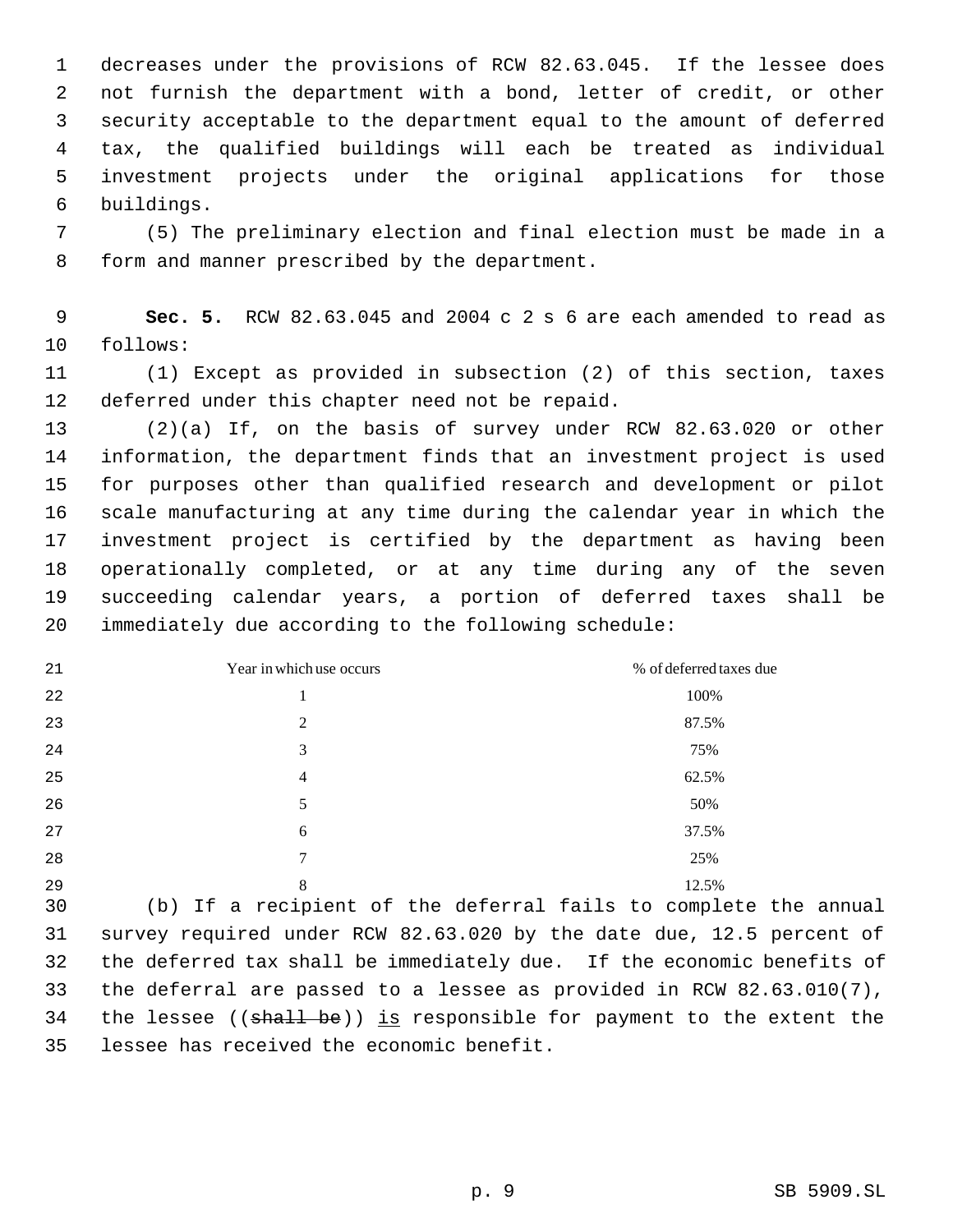(c) If an investment project is used for purposes other than qualified research and development or pilot scale manufacturing at any time during the calendar year in which the investment project is certified as having been operationally complete and the recipient of the deferral fails to complete the annual survey due under RCW 82.63.020, the portion of deferred taxes immediately due is the amount on the schedule in (a) of this subsection. If the economic benefits of the deferral are passed to a lessee as provided in RCW 82.63.010(7), 9 the lessee ((shall be)) is responsible for payment to the extent the lessee has received the economic benefit.

 (3)(a) Notwithstanding subsection (2) of this section, in the case 12 of an investment project consisting of multiple qualified buildings, 13 the lessee is solely liable for payment of any deferred tax determined by the department to be due and payable under this section beginning on 15 the date the department certifies that the project is operationally complete.

## (b) This subsection does not relieve the lessors of its obligation to the lessee under RCW 82.63.010(7) to pass the economic benefit of the deferral to the lessee.

20 (4) The department shall assess interest at the rate provided for delinquent taxes, but not penalties, retroactively to the date of deferral. The debt for deferred taxes will not be extinguished by insolvency or other failure of the recipient. Transfer of ownership does not terminate the deferral. The deferral is transferred, subject to the successor meeting the eligibility requirements of this chapter, for the remaining periods of the deferral.

27  $((+4))$   $(5)$  Notwithstanding subsection (2) of this section, deferred taxes on the following need not be repaid:

 (a) Machinery and equipment, and sales of or charges made for labor and services, which at the time of purchase would have qualified for exemption under RCW 82.08.02565; and

 (b) Machinery and equipment which at the time of first use would have qualified for exemption under RCW 82.12.02565.

 NEW SECTION. **Sec. 6.** A new section is added to chapter 82.63 RCW to read as follows:

 The department may adopt rules as may be necessary to administer this chapter.